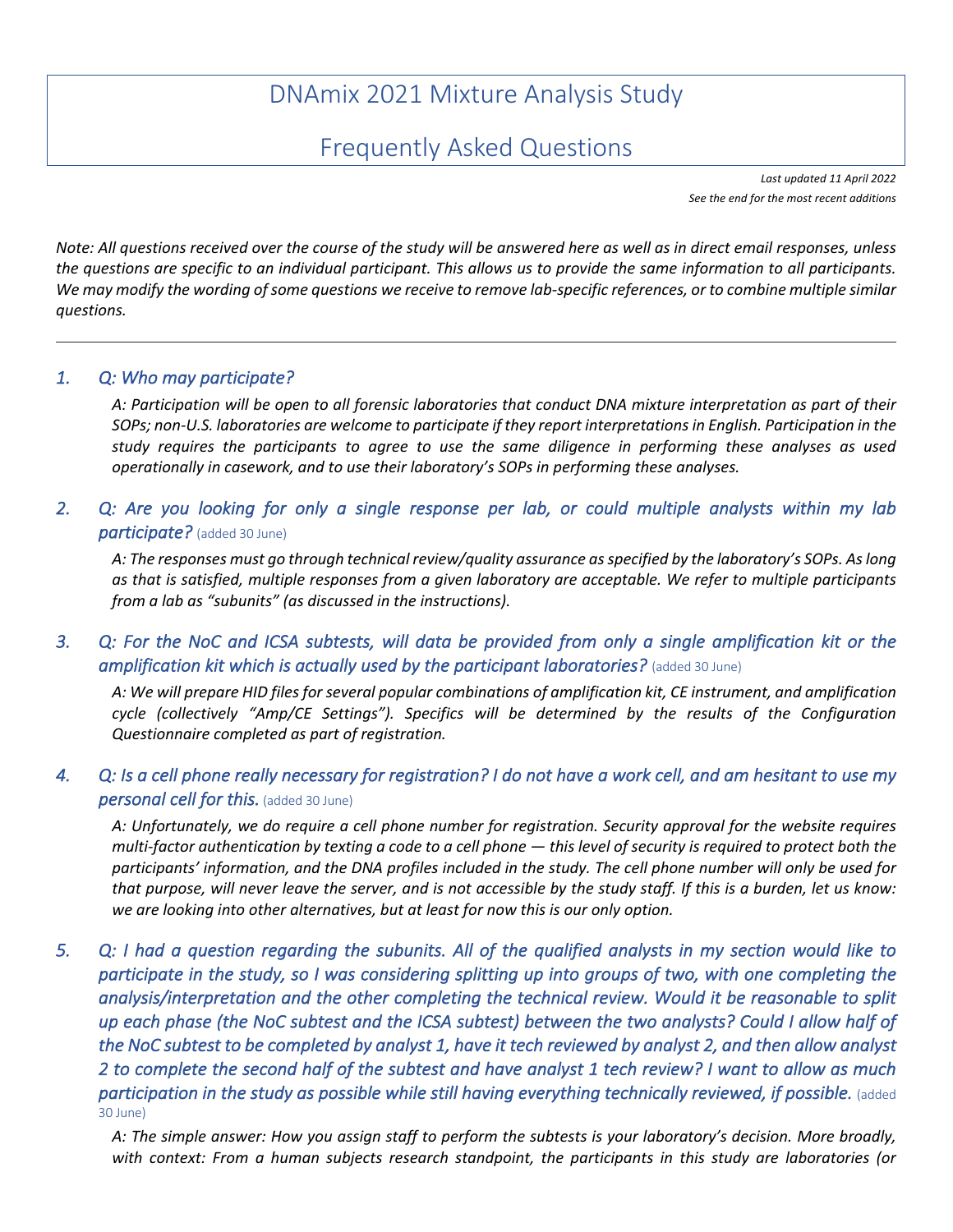*subunits within laboratories) — not individuals. The study team does not need (or want) visibility into whether a participating subunit is an individual or team: we only ask that the labs do what they can to make this as close to casework as possible, including tech review, and that the responses from subunits within a lab be independent.*

## *6. Q: Will all 4 studies be opened to a subunit even if that individual misses a particular study? For example, if an individual signs up as a subunit but misses study 1, will subsequent studies then become unavailable to that individual?* (added 30 June)

*A: We encourage participants to complete all 4 phases of the study, and they will be made available in order. Since the 1st 2 phases (the P&P Questionnaire and Casework Scenario (CS) Questionnaire) are just questionnaires,*  we assume that participants will complete those prior to the last 2 phases (NoC Subtest and ICSA Subtest): our *analyses of the NoC and ICSA responses will rely on the P&P and CS responses.*

#### *7. Q: What is the study schedule? What is the timeframe for participating labs to return results?* (updated 11 April)

*A: Our current planned schedule is as follows:*

- *Registration will be open for new participants through 06 Mar 2022.*
- *P&P results will be accepted through 10 Mar 2022.*
- *Casework Scenarios results will be accepted through 13 Mar 2022.*
- *NoC results will be accepted through 19 Apr 2022.*
- *ICSA results will be accepted through 05 June 2022.*

## *8. Q: During Registration, there is a spot on the Informed Consent Form to add the "Laboratory Name" and "Laboratory Representative's Name," to give consent to take part in the study. Should the name be one of the individuals in the subunit, or just one representative per laboratory? (added 7 July)*

*A: On the Consent Form, the Laboratory Representative is an authorized representative of the lab: it is the lab's discretion who that is, and could be the point of contact, a manager, lab director, or legal counsel. If multiple subunits from a lab are participating, it is the lab's discretion whether there is a single lab representative on the Consent Form or a different one for each subunit. The name of the lab representative from the Consent form does not have to be the point of contact from the Registration form (but it can be). (The point of contact does need to be different for each subunit.)*

## *9. Q: If a laboratory opts to have teams of multiple analysts complete the study, for ease & consistency, can one team fill out the study questionnaires for the whole laboratory/unit?* (added 7 July)

*A: We prefer to treat the subunits as independent participants as much as possible, and request that each subunit complete the questionnaires separately.* 

## *10. Q: If the laboratory opts to have teams and one team was unable to hand in their results, would that void the rest of the participants participation from the study?* (added 7 July)

*A: No: we will treat the responses from the subunits independently. Note also that we use partial results from participants who do not complete the entire study (e.g. if a lab responds to the questionnaires and NoC subtest but does not finish the ICSA subtest)*

#### 11. *Q: When will the closing period for registration be for this study?* (added 7 July)

*A: We will keep registration open at least through mid-September (to accommodate potential participants who hear of the study at ISHI).*

#### 12. *Q: Could you give me an idea of the time it should take to participate in the project?* (added 29 July)

*A: We estimate the time needed for participants for each sample in the Number of Contributors (NoC) Subtest to vary significantly based on the complexity of the mixture, from 5 minutes to over an hour per sample. We estimate the time needed for participants for each sample in the Interpretation, Comparison, and Statistical Analysis (ICSA)*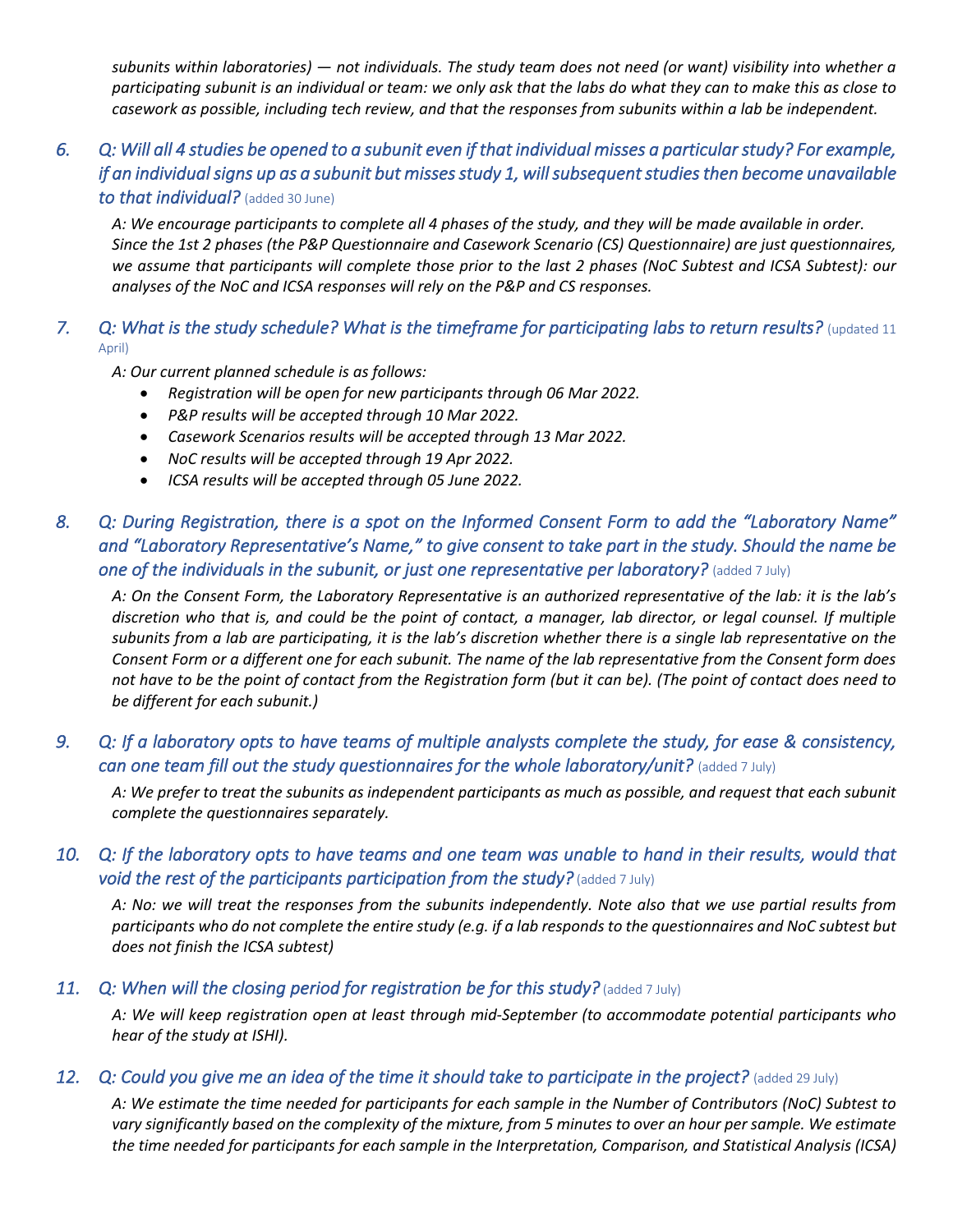*Subtest to vary significantly, up to 3 or 4 hours of human analyst time per sample, not including software processing time.*

*13. Q: (Regarding the Policies and Procedures question "Do your SOPs limit interpretation and/or comparison based on a maximum total number of contributors?") My laboratory has different analysis paths depending upon sample/case conditions, each with different limitations on maximum total number of contributors. How should I record my response?* (added 05 August, modified 21 September)

*A: We recognize that laboratories may have different interpretation/comparison/statistical analysis paths depending upon the case or sample conditions. Given this, please record the single highest possible total NoC that your laboratory has the ability to handle for DNA mixture samples.*

*14. Q: In the Casework Scenarios Questionnaire (Phase 2), you ask in question 2 which types of information we USUALLY have available during interpretation of DNA data. When you refer to "Sexual Assault Medical Exam Report," what specifically does this include?* (added 21 September)

*A: The Sexual Assault Medical Exam Report will include details regarding the source of specific samples (e.g., vaginal swab, rectal swab, etc.), the presence of bruises or injuries (e.g., descriptions, photographs, etc.), the medical condition of the victim, and/or whether the victim had consensual sex prior to the assault.*

*15. Q: In the Casework Scenarios Questionnaire (Phase 2), you ask in question 2 which types of information we USUALLY have available during interpretation of DNA data. While my laboratory does not have formal statements from witnesses, complainants, or investigators, we do have some information provided to use regarding the case by means of a case history on our submission forms. Can you please clarify how you would like me to indicate as such in question 2. (added 21 September)* 

*A: Your description of the case history provided on submission forms would be included in the "Law Enforcement Case File." Please check this box if you USUALLY have access to that case history information.*

## *16. Q: I was disappointed that the Qiagen Investigator 24plex kit was not included as one of the subset whilst two GlobalFiler settings were chosen instead. Why was this kit not included in the study?* (added 21 September)

*A: We wish we could replicate all the registered participants STR laboratory protocols, but are unfortunately unable to provide all possible Amp/CE settings due to funding and time constraints. In selecting the specific Amp/CE settings options that we would provide, we used the four most commonly-used combinations of settings (as reported by registered participants by 23-Aug). Overall, there was a clear majority of participants who used GlobalFiler / 29 cycles or Fusion 6C / 29cycles, but the remainder of participants had a wide variety of settings. Relatively few participants selected Qiagen Investigator 24plex and those who did had a wide variety of cycle settings, so there was no single set of 24plex Amp/CE settings that would have captured a statistically-useable number of potential participants.* 

## *17. Q: Since we're a laboratory using 24plex with STRmix, since our model maker is not adjusted for any of the kits, will it still make sense for us to move forward (i.e. will model maker for one of the sets be included, SOPS, etc.)?* (added 21 September)

*A: For each Amp/CE setting combination, we will be providing the following data/information:*

- *1 DNA mixture profile (HID file)*
- *0-3 DNA reference profiles (HID files)*
- *The following textual information:*
	- o *Amp/CE Settings used to create the electropherograms:*
		- *Amplification kit*
		- *Amplification cycles*
		- *Volume of amplification reaction*
		- *CE instrument*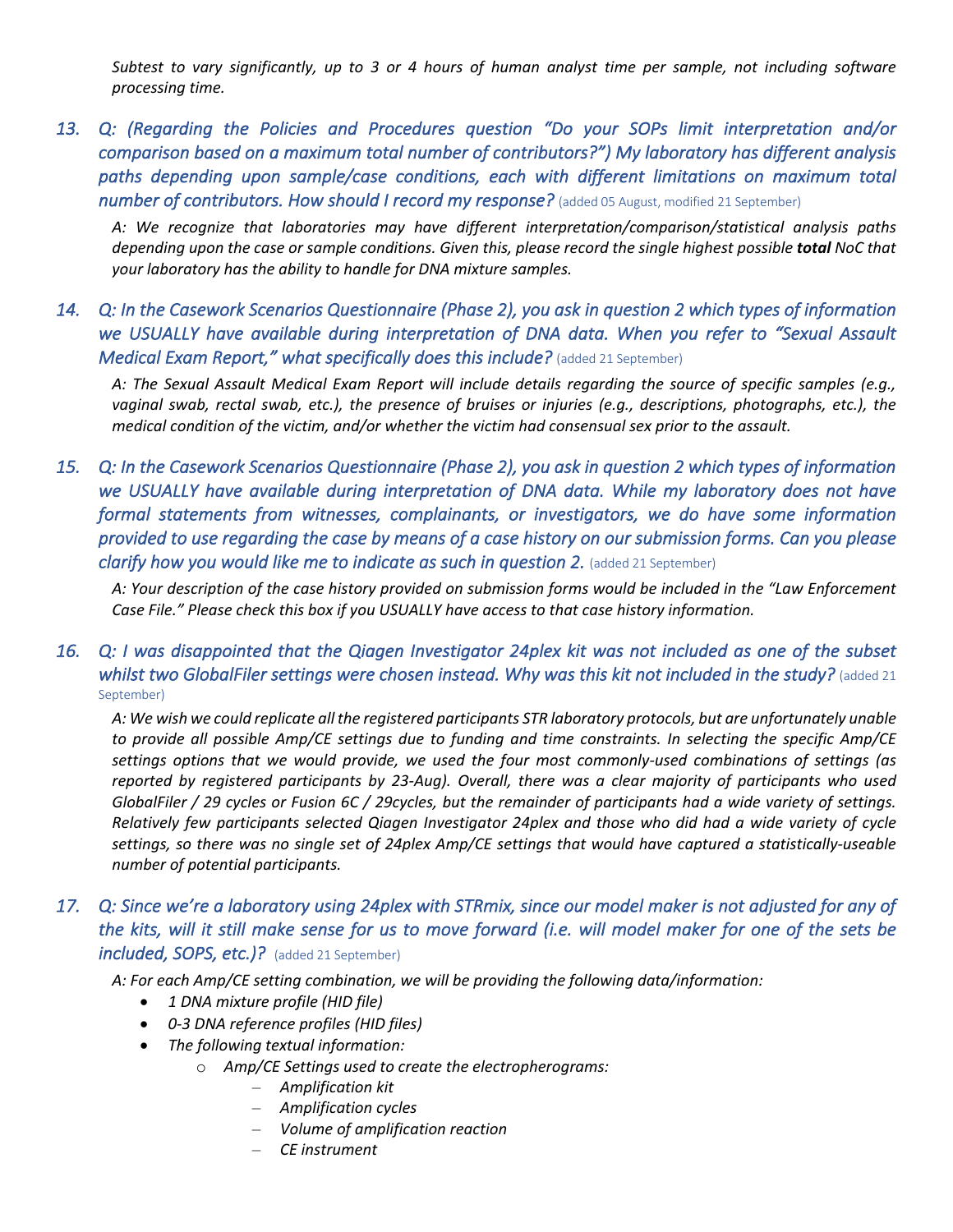- *Injection time and voltage*
- o *Quantitation data (as measured by Quantifilier Trio during quantitation of the mixture):*
	- *Total amount of DNA amplified*
	- *Total amount of male DNA amplified*
	- *Degradation index*
- *The following additional HID files, which some participants may wish to use for quality assurance:*
	- o *Amplification positive control (HID file)*
	- o *Amplification negative control (HID file)*
	- o *2 allelic ladders (2 HID files)*

We will not be providing the model maker or SOPs for each Amp/CE setting combination. It is up to the participating *laboratory to use the resources available to them.*

*Given this, it is up to the discretion of the laboratory whether they choose to move forward to NoC and ICSA using an Amp/CE Settings option that differs from their SOPs. You will have an opportunity to indicate whether or not you choose to move forward in the forthcoming Mixture Configuration Selection. Should you choose to participate in NoC and/or ICSA using Amp/CE Settings that are not equivalent to your SOPs, you will have the opportunity to indicate as such.*

*Even if you are unable to participate in NoC and ICSA, we encourage laboratories to participate in the first two phases of the study (Policies & Procedures Questionnaire and Casework Scenarios Questionnaire). Please let us know if you have any further questions.*

## *18. Q: I am attempting to submit my responses to the NoC Subtest, but when I click "Submit" after reviewing, I get this error message: "An error occurred while submitting responses."* (added 22 November)

*A: This error is a result of a browser, network, or timeout issue. To fix this issue, please logout of the DNAmix webpage and close your browser; then reopen a new browser window and log back into the DNAmix webpage. Once you have logged back in, you can re-renter and review your responses and you should be able to successfully submit.*

*To prevent this issue from occurring for future submissions: After downloading the packet, we recommend clicking HOME in the main menu bar (at the top of the DNAmix webpage) and returning to the NoC Subtest screen only when you are ready to enter your responses. (Some users have timeout issues if this window is left open.)*

#### *19. Q: What changes were made after the ICSA Beta Test?* (added 19 January)

*A: Two changes were made since the ICSA Beta Test:*

- *Responses entered into the website are now automatically saved: if you enter part of your responses for a sample and close the browser, the responses are retained the next time you log into the website.*
- *We added one question (#9.2) to address participants who would report the number of contributors (NoC) as a range (or minimum), but would use a single NoC value when calculating statistics with respect to a person of interest.*

## *20. Q: There are no Amp/CE choices for the 3130 genetic analyzer; therefore, we do not have comparable peak heights when referring to our analytical and stochastic thresholds. Do you have an alternative*  **solution or should we consider ourselves unable to participate?** (added 21 January)

*A: We wish we could replicate all the registered participants STR laboratory protocols, but are unfortunately unable to provide all possible Amp/CE settings due to funding and time constraints. In selecting the CE instrument options that we could provide, we evaluated the responses to the Registration Questionnaire (as completed by registered participants by 09-Aug-2021), which indicated a supermajority of participants used the ABI 3500 or 3500xl genetic analyzer. Given this, we opted to move forward using only the ABI 3500 series instruments to prepare the samples*  in this study, in order to maximize the number of different Amp/CE settings we could accommodate. We will not *be providing data for any other genetic analyzers.*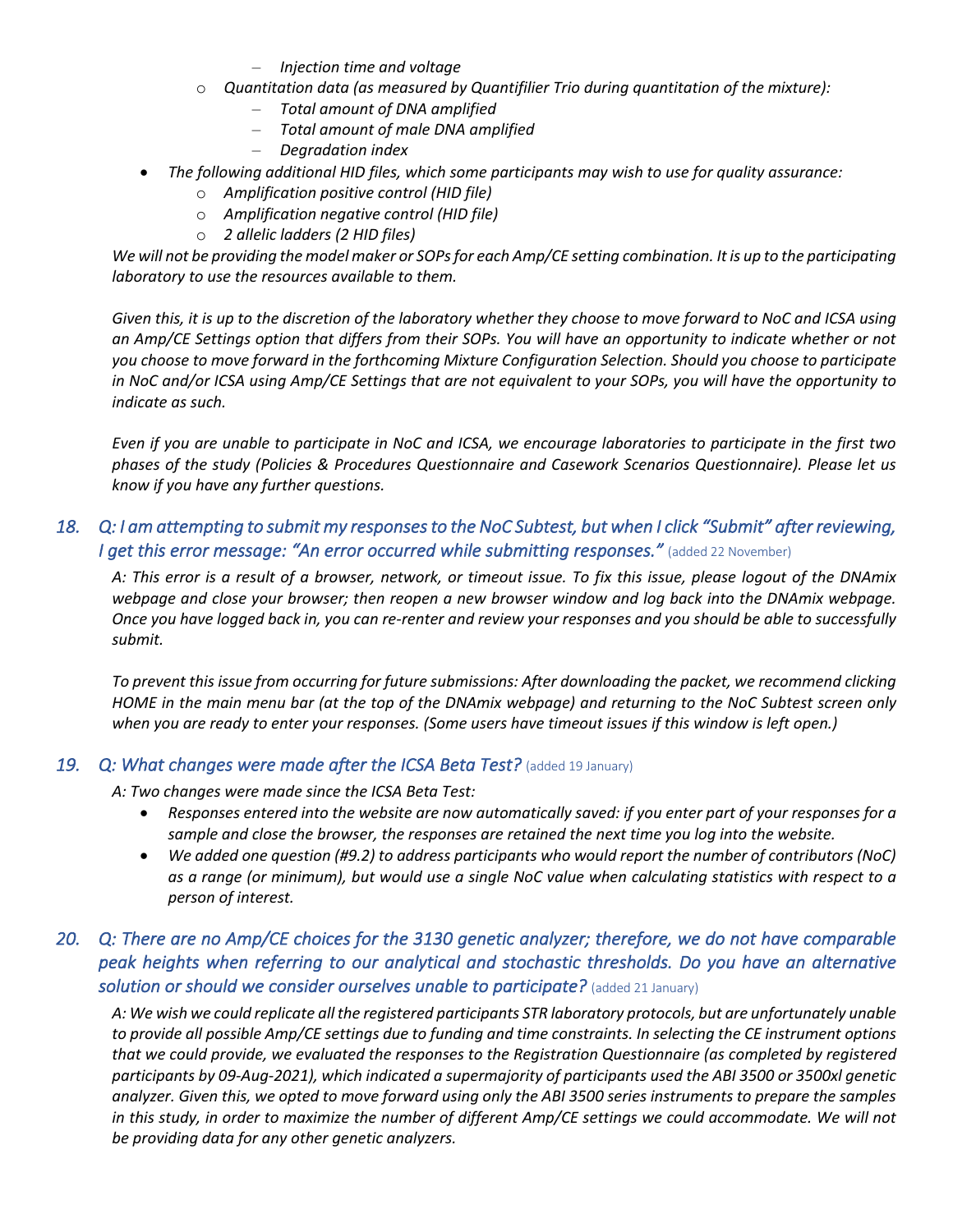*Given this, it is up to the discretion of your laboratory whether you choose to move forward to NoC and ICSA using an Amp/CE Settings option that differs from their SOPs in terms of the CE instrument used. Should you choose to participate in NoC and/or ICSA using Amp/CE Settings that are not equivalent to your SOPs, you will have the opportunity to indicate as such.*

*Even if you are unable to participate in NoC and ICSA, we encourage laboratories to participate in the first two phases of the study (Policies & Procedures Questionnaire and Casework Scenarios Questionnaire).*

## *21. Q: Should we complete the NoC Subtest (Phase 3) if we are not able to complete the ICSA Subtest (Phase 4) due to time constraints because of our current laboratory initiatives/caseload?* (added 21 January)

*A: Even if you are unable to complete the ICSA Subtest due to time constraints, we encourage laboratories to complete the first three phases of the study (Policies and Procedures Questionnaire, Casework Scenarios Questionnaire, and NoC Subtest). We are also willing to accept any number of ICSA Comparison Packets that you are able to complete in the study period (even if you are unable to complete all 8 assignments).*

## *22. Q: If multiple individuals from the same lab participate, each individual is asked to register as a "subunit" from a single laboratory. Will each "subunit" receive different mixtures for the NoC and ICSA subtests, or will they be given the same mixtures because they are linked to a single laboratory/point of contact?* (added 27 January)

*A: Different participants will not necessarily receive the same mixtures as each other (in NOC or in ICSA). Labs with multiple participants, please note that the participants' responses must be independent: the participants may not collaborate with each other. The point of contact needsto be different for each subunit. (see FAQ#8 above)*

#### 23. *Q: Are we expected to report sub-source or sub-sub source likelihood ratios in the ICSA Subtest?* (added 28 January)

*A: In the ICSA Subtest instructions, we indicate that "For LR values, report that point estimate of the computed LR (i.e., not an interval/range, a unified statistic, varNOC, stratified statistic, etc." More specifically, we are expecting laboratories to report LRs computed for the sub-source level proposition (not the sub-sub-source level).*

*This follows the best practices recommended by ASB Standard 041 (Formulating Propositions for Likelihood Ratios in Forensic DNA Interpretations, Draft 2021): "Within the capabilities of the analysis approach used, the laboratory should report results for a pair of propositions that addresses the issue of interest. This level is the highest level in the hierarchy for which the forensic scientist can provide information. Hence, the laboratory should report results given sub-source level rather than sub-sub-source level propositions."*

*For context, ASB 041 provides the following summary of the hierarchy of propositions: "Proposition pairs are classified by the level of information required to assist the trier of fact: offense (e.g., "Mr. X raped V"), activity (e.g., "Mr. X had intercourse with V"), source (e.g., "The semen came from Mr. X"), sub-source (e.g., "Mr. X is a contributor to this DNA"), and sub-sub-source (e.g., "Mr. X is the minor contributor to this DNA mixture")."*

## *24. Q: I do not see BP Sentry (the probabilistic genotyping software that my lab and several other U.S. labs use) listed as an option in the ICSA Subtest. Can you please add it to the list of software available?* (added 01 February)

*A: We will add BP Sentry as a response option to Question #17 in the ICSA Subtest, but will not be able to update the website until Weds Feb 2. (We will also add an "Other commercial software not listed above" option for any additional commercial software tools that may be missing.)*

*Note that the response options provided in the ICSA Subtest were based upon these sources:*

• *The initial responses were developed in multiple detailed discussions with the DNAmix Working Group, which contains a cross-section of notable experts from across the forensic DNA community*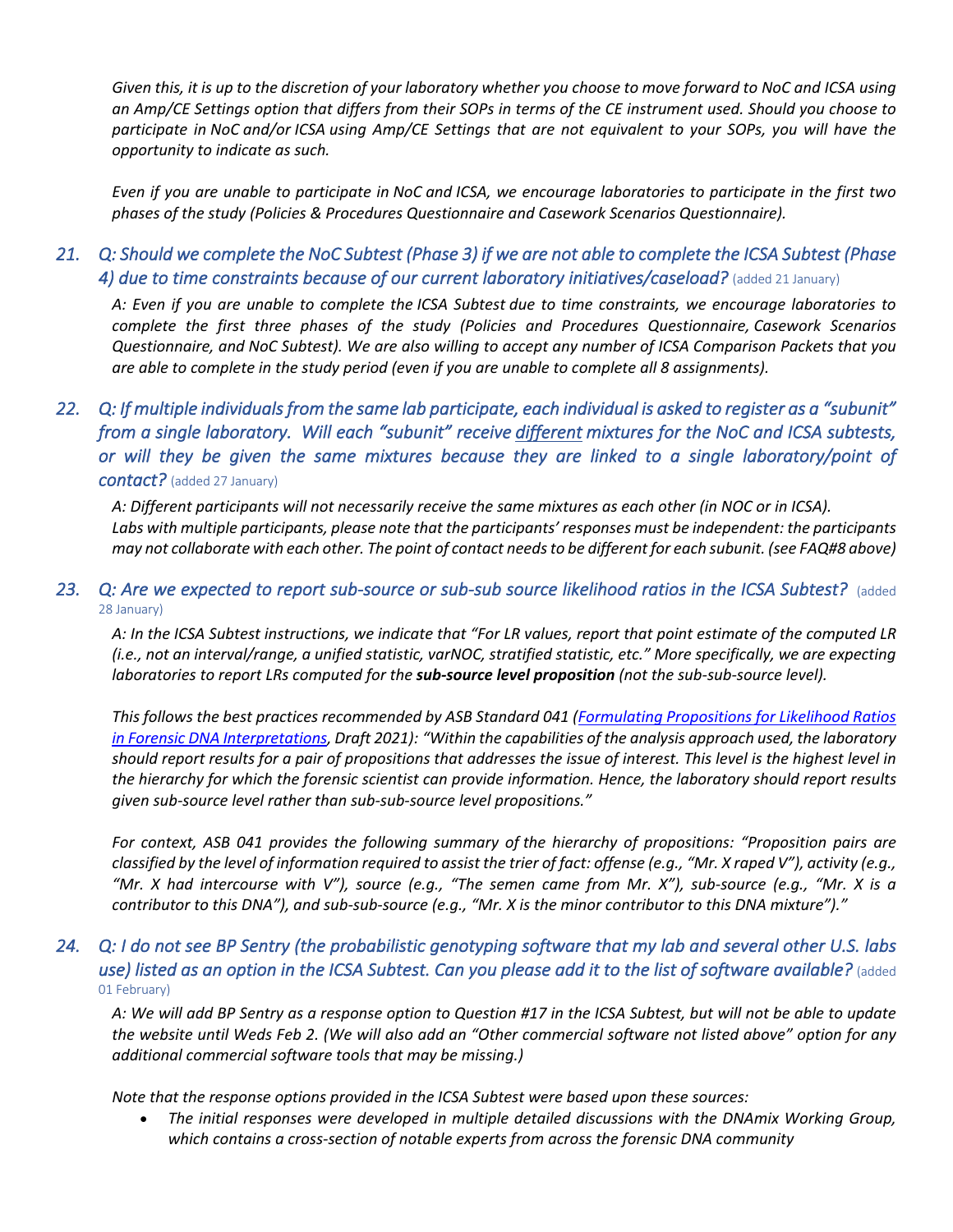- *We added additional options indicated by registered participants in the Policies and Procedures Questionnaire as of 13 Jan 2022*
- *We added additional options based on any feedback received from participants who completed the ICSA Beta Test as of 19 Jan 2022*

## *25. Q: In the P&P Questionnaire (Phase 1), I am unable to enter my lab's default stochastic threshold value*  of 1250 RFU. Do you know how to get past the "Enter an integer" error that pops up? (added 01 February)

*A: There was an upper limit of 1000 RFU inadvertently set for this question that has now been removed. \*If anyone has had this issue when entering default values of your lab's analytical threshold (AT) or stochastic threshold (ST) in the P&P Questionnaire, please contact us so we can update your responses accordingly.*

## *26. Q: I receive an error when unzipping ICSA packets containing reference profiles for consensual partners (CON). Can you please help me to access these files?* (added 24 February)

*A: The name of the subfolder ("CON") refers to a system action or device reference in Windows, which causes unexpected compatibility issues when trying to extract the folder from the ZIP files.*

*Due to this Windows compatibility issue, all folders previously named "CON" were updated to "CONS." Please note that all study documents and packet contents descriptors will still use the "CON" abbreviation; only the subfolder names were updated.*

## *27. Q: The consensual partner in my ICSA packet is labeled "EC" in the HID file instead of "CON". Do I have the right file?* (added 28 February)

*A: In short, "EC" stands for "Expected Contributor", but you can assume that in this ICSA Comparison Packet the "expected contributor" (EC) is the victim's consensual partner (CON).*

#### *For additional background:*

- *The initial version of nomenclature for the study grouped all "elimination-type" reference profiles together (this included any victim, consensual partner, or expected contributor).*
- *Based upon discussion with the DNAmix Working Group, we decided to split each of these types of reference profiles out explicitly, as detailed in the instructions (and summarized below). We made this decision to improve clarity.*
	- o *Victim (VIC)*
	- o *Consensual partner (CON)*
	- o *Expected contributor (EXP)*
- *Any HID files that contain "EC" in the header were likely created prior to this change.*
- *Please assume that "EC" corresponds to the type of reference profile indicated in the packet description and the subfolder from which the HID file originated (i.e., VIC, CON, or EXP).*

## *28. My laboratory always reports a general LR for cases in which a sibling of the POI is also a suspect (but for whom no DNA is available). While our software does have a specific option to compute an updated LR for the sibling case, we generally do not report it unless specifically requested. Which values would*  **you like us to report for the sibling case questions in ICSA?** (added 03 March)

*A: If your SOPs ever allow you to report the sibling case (wherein Hd = a sibling of the POI is a contributor to the mixture), then please provide those LR values here.*

#### 29. *Can you send me a copy of my responses after I submit them?* (added 18 March)

*A: Due to human subjects and study restrictions, we are not permitted to release individual study results to anyone during the study, including participants. Confidentiality restrictions require that any results we release are aggregated in such a way that individual participants cannot be identified.*